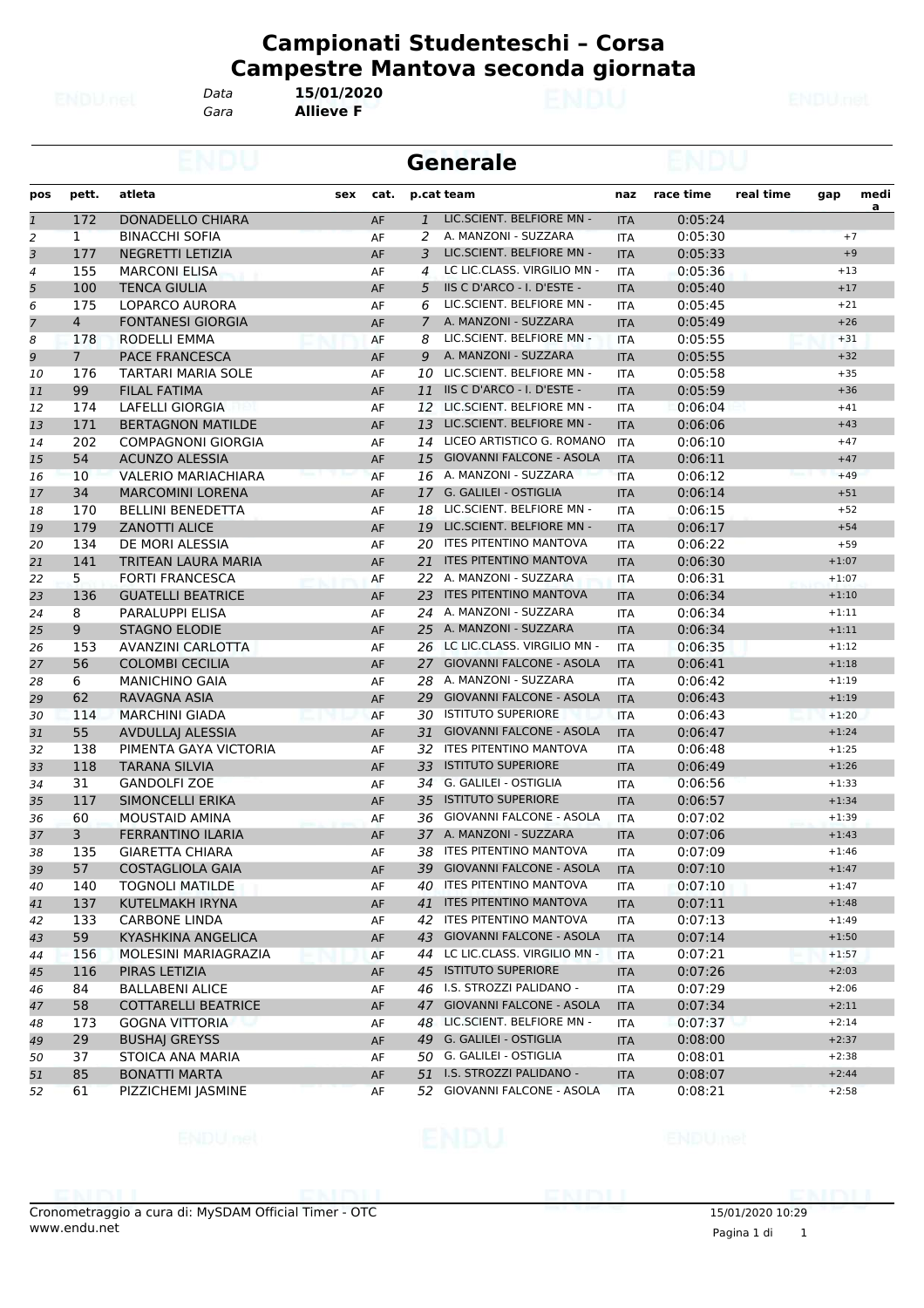*Gara* **Allievi M** *Data* **15/01/2020**

**Generale**

| pos            | pett. | atleta<br>sex                    | cat.      |                | p.cat team                      | naz        | race time | real time | gap     | medi<br>a |
|----------------|-------|----------------------------------|-----------|----------------|---------------------------------|------------|-----------|-----------|---------|-----------|
| $\mathbf{1}$   | 186   | MALAVASI ALESSANDRO              | AM        | $\mathbf{1}$   | LIC.SCIENT. BELFIORE MN -       | <b>ITA</b> | 0:06:35   |           |         |           |
| $\overline{a}$ | 182   | <b>CATTINI CESARE</b>            | AM        | 2              | LIC.SCIENT. BELFIORE MN -       | <b>ITA</b> | 0:06:42   |           | $+7$    |           |
| 3              | 64    | <b>CAPELLI MATTEO</b>            | <b>AM</b> | 3              | <b>GIOVANNI FALCONE - ASOLA</b> | <b>ITA</b> | 0:06:44   |           | $+9$    |           |
| 4              | 41    | <b>TRAZZI GABRIELE</b>           | AM        | 4              | G. GALILEI - OSTIGLIA           | <b>ITA</b> | 0:06:47   |           | $+12$   |           |
| 5              | 188   | <b>PAPANI TOMMASO</b>            | AM        | 5              | LIC.SCIENT. BELFIORE MN -       | <b>ITA</b> | 0:06:55   |           | $+20$   |           |
| 6              | 15    | NOGARETTI SIMONE                 | AM        | 6              | A. MANZONI - SUZZARA            | <b>ITA</b> | 0:07:00   |           | $+25$   |           |
| $\overline{7}$ | 185   | <b>LEALI STEFANO</b>             | AM        | $\overline{7}$ | LIC.SCIENT. BELFIORE MN -       | <b>ITA</b> | 0:07:01   |           | $+27$   |           |
| 8              | 40    | <b>MORI DAVIDE</b>               | AM        | 8              | G. GALILEI - OSTIGLIA           | <b>ITA</b> | 0:07:06   |           | $+31$   |           |
| 9              | 16    | <b>ROVANI PIETRO</b>             | AM        | 9              | A. MANZONI - SUZZARA            | <b>ITA</b> | 0:07:11   |           | $+36$   |           |
| 10             | 103   | <b>CORRADI LORENZO</b>           | AM        | 10             | IIS C D'ARCO - I. D'ESTE -      | <b>ITA</b> | 0:07:13   |           | $+38$   |           |
| 11             | 187   | <b>MINARI RICCARDO</b>           | AM        | 11             | LIC.SCIENT. BELFIORE MN -       | <b>ITA</b> | 0:07:19   |           | $+44$   |           |
| 12             | 106   | <b>GOLA GIAMPIETRO</b>           | AM        | 12             | IS C D'ARCO - I. D'ESTE -       | <b>ITA</b> | 0:07:22   |           | $+47$   |           |
| 13             | 20    | <b>TAGLIAVINI LEONARDO</b>       | AM        | 13             | A. MANZONI - SUZZARA            | <b>ITA</b> | 0:07:23   |           | $+48$   |           |
| 14             | 142   | <b>BATTAIOLI ALEX</b>            | AM        | 14             | ITES PITENTINO MANTOVA          | <b>ITA</b> | 0:07:23   |           | $+48$   |           |
| 15             | 63    | AGAZZI ALESSANDRO                | <b>AM</b> | 15             | <b>GIOVANNI FALCONE - ASOLA</b> | <b>ITA</b> | 0:07:27   |           | $+52$   |           |
| 16             | 66    | KARAHASANOVIC BELMIN             | AM        | 16             | <b>GIOVANNI FALCONE - ASOLA</b> | <b>ITA</b> | 0:07:27   |           | $+53$   |           |
| 17             | 11    | <b>BENASSI MARCO</b>             | AM        |                | 17 A. MANZONI - SUZZARA         | <b>ITA</b> | 0:07:28   |           | $+53$   |           |
| 18             | 143   | <b>DANIELI LUCA</b>              | AM        | 18             | <b>ITES PITENTINO MANTOVA</b>   | <b>ITA</b> | 0:07:28   |           | $+53$   |           |
|                | 147   | <b>SIGILLO RAFFAELE</b>          |           | 19             | <b>ITES PITENTINO MANTOVA</b>   |            | 0:07:28   |           | $+53$   |           |
| 19             |       |                                  | AM        |                |                                 | <b>ITA</b> |           |           |         |           |
| 20             | 184   | <b>LABRIOLA DOMENICO</b>         | AM        | 20             | LIC.SCIENT. BELFIORE MN -       | <b>ITA</b> | 0:07:30   |           | $+55$   |           |
| 21             | 208   | <b>HAL MAJED IMAD</b>            | AM        | 21             | LICEO ARTISTICO G. ROMANO       | <b>ITA</b> | 0:07:30   |           | $+55$   |           |
| 22             | 70    | PINELLI GABRIELE                 | AM        | 22             | GIOVANNI FALCONE - ASOLA        | <b>ITA</b> | 0:07:31   |           | $+56$   |           |
| 23             | 189   | PERNO ISACCO                     | AM        | 23             | LIC.SCIENT. BELFIORE MN -       | <b>ITA</b> | 0:07:31   |           | $+56$   |           |
| 24             | 88    | <b>GIOACHIN FILIPPO</b>          | AM        |                | 24 I.S. STROZZI PALIDANO -      | <b>ITA</b> | 0:07:32   |           | $+57$   |           |
| 25             | 68    | <b>OSTINI FEDERICO</b>           | AM        | 25             | <b>GIOVANNI FALCONE - ASOLA</b> | <b>ITA</b> | 0:07:33   |           | $+58$   |           |
| 26             | 42    | <b>TROMBINI MARCO</b>            | AM        | 26             | G. GALILEI - OSTIGLIA           | <b>ITA</b> | 0:07:33   |           | $+58$   |           |
| 27             | 71    | <b>SANGIORGIO MATTEO</b>         | <b>AM</b> | 27             | <b>GIOVANNI FALCONE - ASOLA</b> | <b>ITA</b> | 0:07:35   |           | $+1:00$ |           |
| 28             | 119   | CABERLETTI GIANLUCA              | AM        | 28             | <b>ISTITUTO SUPERIORE</b>       | <b>ITA</b> | 0:07:36   |           | $+1:01$ |           |
| 29             | 183   | <b>GOLLINI DAVIDE</b>            | AM        | 29             | LIC.SCIENT. BELFIORE MN -       | <b>ITA</b> | 0:07:37   |           | $+1:02$ |           |
| 30             | 13    | <b>CANOVA TOMMASO</b>            | AM        | 30             | A. MANZONI - SUZZARA            | <b>ITA</b> | 0:07:37   |           | $+1:02$ |           |
| 31             | 90    | <b>MICAI GIORDANO</b>            | AM        |                | 31 I.S. STROZZI PALIDANO -      | <b>ITA</b> | 0:07:38   |           | $+1:03$ |           |
| 32             | 180   | <b>BRUGNETTI LUCA</b>            | AM        | 32             | LIC.SCIENT. BELFIORE MN -       | <b>ITA</b> | 0:07:38   |           | $+1:04$ |           |
| 33             | 159   | <b>BONISOLI MARCO</b>            | AM        | 33             | LC LIC.CLASS. VIRGILIO MN -     | <b>ITA</b> | 0:07:41   |           | $+1:06$ |           |
| 34             | 12    | <b>BOLONDI GIOVANNI</b>          | AM        | 34             | A. MANZONI - SUZZARA            | ITA        | 0:07:42   |           | $+1:07$ |           |
| 35             | 206   | <b>CASALE DAVIDE</b>             | AM        | 35             | LICEO ARTISTICO G. ROMANO       | <b>ITA</b> | 0:07:43   |           | $+1:08$ |           |
| 36             | 146   | <b>RUSSO VINCENZO</b>            | AM        |                | 36 ITES PITENTINO MANTOVA       | ITA        | 0:07:44   |           | $+1:09$ |           |
| 37             | 21    | <b>TARANTINO FEDERICO</b>        | AM        |                | 37 A. MANZONI - SUZZARA         | <b>ITA</b> | 0:07:46   |           | $+1:11$ |           |
| 38             | 18    | SORAGNA LEONARDO                 | AM        | 38             | A. MANZONI - SUZZARA            | <b>ITA</b> | 0:07:51   |           | $+1:16$ |           |
| 39             | 38    | <b>BIANCHINI ANDREA</b>          | AM        |                | 39 G. GALILEI - OSTIGLIA        | <b>ITA</b> | 0:07:56   |           | $+1:21$ |           |
| 40             | 91    | PONTICIELLO LORIS                | AM        |                | 40 I.S. STROZZI PALIDANO -      | ITA        | 0:07:57   |           | $+1:22$ |           |
| 41             | 107   | NEGRINI PIETRO                   | AM        |                | 41 IS C D'ARCO - I. D'ESTE -    | <b>ITA</b> | 0:07:59   |           | $+1:24$ |           |
| 42             | 145   | MANTOVANI ALESSANDRO             | АM        |                | 42 ITES PITENTINO MANTOVA       | ITA        | 0:08:04   |           | $+1:29$ |           |
| 43             | 181   | <b>CAPRIOLI GIANGUIDO</b>        | AM        |                | 43 LIC.SCIENT. BELFIORE MN -    | <b>ITA</b> | 0:08:06   |           | $+1:31$ |           |
| 44             | 158   | <b>ALAIA FEDERICO</b>            | AM        |                | 44 LC LIC.CLASS. VIRGILIO MN -  | ITA        | 0:08:06   |           | $+1:31$ |           |
| 45             | 67    | <b>MARCUCCIO SIMONE</b>          | AM        |                | 45 GIOVANNI FALCONE - ASOLA     | <b>ITA</b> | 0:08:07   |           | $+1:32$ |           |
| 46             | 94    | SALARDI FRANCESCO                | АM        |                | 46 I.S. STROZZI PALIDANO -      | ITA        | 0:08:08   |           | $+1:33$ |           |
| 47             | 92    | RONCA CRISTIANO                  | AM        |                | 47 I.S. STROZZI PALIDANO -      | <b>ITA</b> | 0:08:09   |           | $+1:34$ |           |
| 48             | 148   | <b>TAFURO SAMUELE</b>            | АM        |                | 48 ITES PITENTINO MANTOVA       | ITA        | 0:08:10   |           | $+1:36$ |           |
| 49             | 164   | <b>SIMEONI NICOLA</b>            |           |                | 49 LC LIC.CLASS. VIRGILIO MN -  | <b>ITA</b> | 0:08:12   |           | $+1:38$ |           |
|                |       |                                  | AM        |                | 50 ITES PITENTINO MANTOVA       |            |           |           |         |           |
| 50             | 151   | <b>ZENI ENRICO</b>               | AM        |                |                                 | ITA        | 0:08:20   |           | $+1:45$ |           |
| 51             | 149   | <b>VINCENZI DAVIDE</b>           | AM        |                | 51 ITES PITENTINO MANTOVA       | <b>ITA</b> | 0:08:23   |           | $+1:48$ |           |
| 52             | 150   | VISSICCHIO LUCA JR               | AΜ        |                | 52 ITES PITENTINO MANTOVA       | ITA        | 0:08:26   |           | $+1:51$ |           |
| 53             | 207   | EL ZOGHBY HENI<br><b>MOHAMED</b> | AM        |                | 53 LICEO ARTISTICO G. ROMANO    | <b>ITA</b> | 0:08:26   |           | $+1:51$ |           |
| 54             | 110   | <b>VINCENZI FEDERICO</b>         | АM        |                | 54 IS C D'ARCO - I. D'ESTE -    | ITA        | 0:08:28   |           | $+1:53$ |           |
| 55             | 102   | CAMERATI ALEX                    | AM        |                | 55 IIS C D'ARCO - I. D'ESTE -   | <b>ITA</b> | 0:08:38   |           | $+2:03$ |           |
| 56             | 95    | SASSI BUTTASI FEDERICO           | АM        |                | 56 I.S. STROZZI PALIDANO -      | ITA        | 0:08:40   |           | $+2:06$ |           |
| 57             | 161   | <b>GOSTOLI ALBERTO</b>           | AM        |                | 57 LC LIC.CLASS. VIRGILIO MN -  | <b>ITA</b> | 0:08:43   |           | $+2:09$ |           |
|                |       |                                  |           |                |                                 |            |           |           |         |           |

Pagina 1 di 2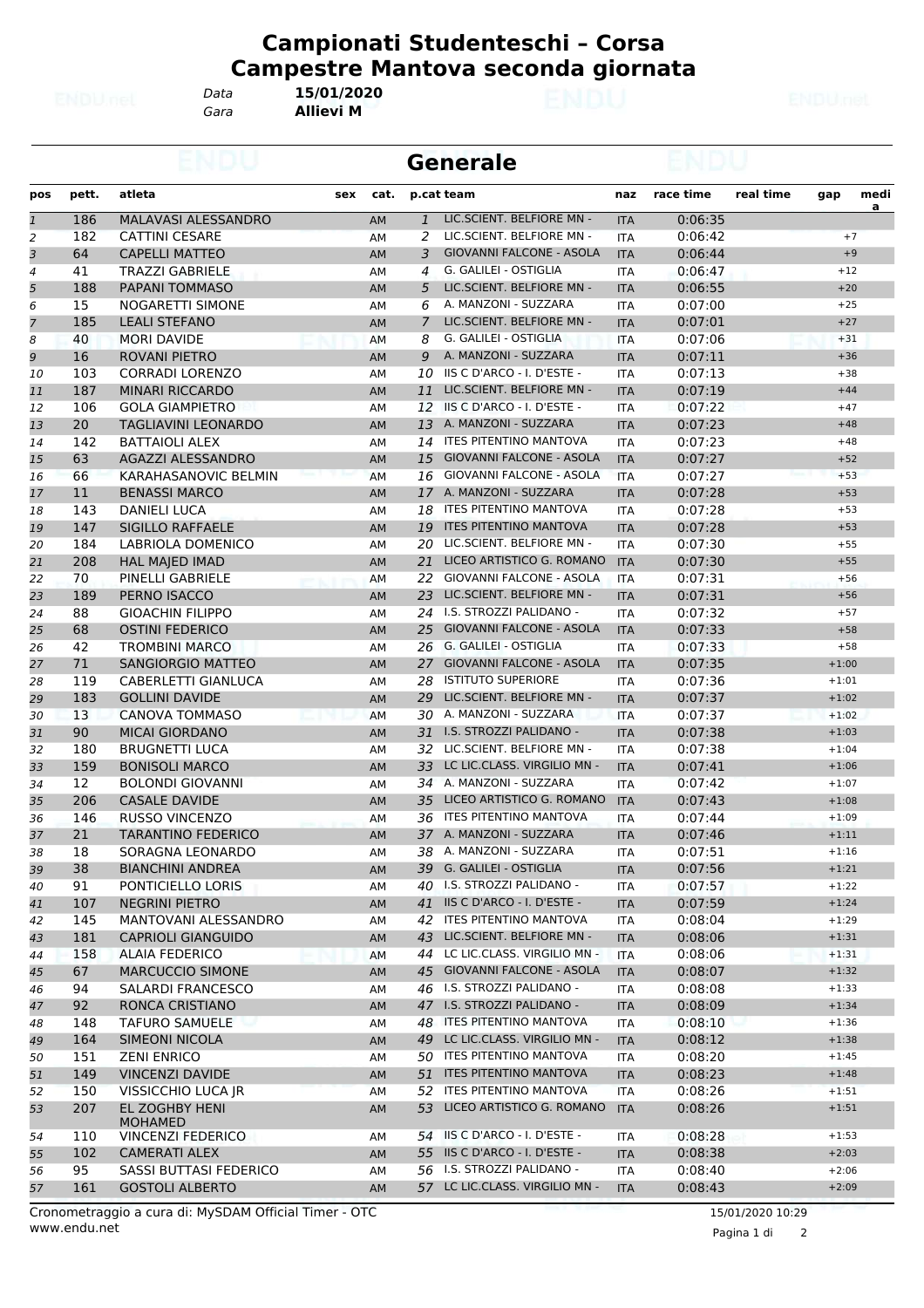## **Generale**

| pos      | pett.       | atleta                                            | <b>sex</b>  | cat.            |          | p.cat team                                             |                           | naz                      | race time                  | real time | gap                | medi |
|----------|-------------|---------------------------------------------------|-------------|-----------------|----------|--------------------------------------------------------|---------------------------|--------------------------|----------------------------|-----------|--------------------|------|
| 58       | 210         | MONTAGNOLI MATTIA                                 |             | AM              | 58       |                                                        | LICEO ARTISTICO G. ROMANO | <b>ITA</b>               | 0:08:43                    |           | $+2:09$            | a    |
| 59       | 160         | <b>BROVINI RICCARDO</b>                           |             | AM              | 59       | LC LIC.CLASS. VIRGILIO MN -                            |                           | <b>ITA</b>               | 0:08:45                    |           | $+2:11$            |      |
| 60       | 122         | <b>FALCIATORI THOMAS</b>                          |             | AM              | 60       | <b>ISTITUTO SUPERIORE</b>                              |                           | <b>ITA</b>               | 0:08:46                    |           | $+2:11$            |      |
| 61       | 205         | CAIAZZA FRANCESCO                                 |             | AM              | 61       |                                                        | LICEO ARTISTICO G. ROMANO | <b>ITA</b>               | 0:09:02                    |           | $+2:27$            |      |
| 62       | 19          | <b>STAIANO MATTIA</b>                             |             | AM              |          | 62 A. MANZONI - SUZZARA                                |                           | <b>ITA</b>               | 0:09:16                    |           | $+2:41$            |      |
| 63       | 87          | <b>COPELLI MARCO</b>                              |             | AM              | 63       | I.S. STROZZI PALIDANO -                                |                           | <b>ITA</b>               | 0:09:16                    |           | $+2:41$            |      |
| 64       | 101         | <b>BELKALID OUALID</b>                            |             | AM              | 64       | IIS C D'ARCO - I. D'ESTE -                             |                           | <b>ITA</b>               | 0:09:18                    |           | $+2:43$            |      |
| 65       | 209         | MAKDOUMI MOHAMED                                  |             | <b>AM</b>       | 65       |                                                        | LICEO ARTISTICO G. ROMANO | <b>ITA</b>               | 0:09:22                    |           | $+2:47$            |      |
| 66       | 89          | MAZIJA RICCARDO                                   |             | <b>AM</b>       | 66       | I.S. STROZZI PALIDANO -                                |                           | <b>ITA</b>               | 0:09:50                    |           | $+3:16$            |      |
| 67       | 93          | <b>ROSSI ENRICO</b>                               |             | AM              | 67       | I.S. STROZZI PALIDANO -                                |                           | <b>ITA</b>               | 0:09:52                    |           | $+3:17$            |      |
| 68       | 69          | PETINO CRISTIAN SERGIO                            |             | AM              | 68       | <b>GIOVANNI FALCONE - ASOLA</b>                        |                           | <b>ITA</b>               | 0:10:39                    |           | $+4:04$            |      |
| 69       | 65          | <b>IZRI FLORENC</b>                               |             | AM              | 69       | <b>GIOVANNI FALCONE - ASOLA</b>                        |                           | <b>ITA</b>               | 0:10:40                    |           | $+4:05$            |      |
| 70       | 105         | <b>GANZERLI RICCARDO</b>                          |             | AM              | 70       | IIS C D'ARCO - I. D'ESTE -                             |                           | <b>ITA</b>               | 0:10:42                    |           | $+4:07$            |      |
| 71       | 120         | <b>CANTONI LORENZO</b>                            |             | AM              | 71       | <b>ISTITUTO SUPERIORE</b><br><b>ISTITUTO SUPERIORE</b> |                           | <b>ITA</b>               | 0:10:54                    |           | $+4:19$            |      |
| 72<br>73 | 121<br>17   | <b>EVANGELIO GABRIELE</b><br><b>SABIL MHAMMED</b> |             | <b>AM</b><br>AM | 72<br>73 | A. MANZONI - SUZZARA                                   |                           | <b>ITA</b><br><b>ITA</b> | 0:12:15<br>0:13:55         |           | $+5:40$<br>$+7:20$ |      |
|          |             |                                                   |             |                 |          |                                                        |                           |                          |                            |           |                    |      |
|          |             | ENDU, nel                                         |             |                 |          | ENDU                                                   |                           |                          | <b>ENDUnet</b>             |           |                    |      |
|          | ENDU        |                                                   | ENDU        |                 |          |                                                        | ENDU                      |                          |                            |           | ENDU               |      |
|          |             | ENDU                                              |             |                 |          | <b>ENDU</b>                                            |                           |                          | ENDU                       |           |                    |      |
|          |             |                                                   |             |                 |          |                                                        |                           |                          |                            |           |                    |      |
|          | ENDUMet     |                                                   | <b>ENDU</b> |                 |          |                                                        | <b>ENDU</b>               |                          |                            |           | ENDUnet            |      |
|          |             |                                                   |             |                 |          |                                                        |                           |                          |                            |           |                    |      |
|          |             | ENDU.                                             |             |                 |          | ENDU                                                   |                           |                          | ENDU                       |           |                    |      |
|          |             |                                                   |             |                 |          |                                                        |                           |                          |                            |           |                    |      |
|          | ENDU        |                                                   | ENDU        |                 |          |                                                        | ENDU                      |                          |                            |           | ENDU               |      |
|          |             |                                                   |             |                 |          |                                                        |                           |                          |                            |           |                    |      |
|          |             | <b>ENDUmet</b>                                    |             |                 |          | <b>ENDU</b>                                            |                           |                          | <b>ENDU<sub>JICI</sub></b> |           |                    |      |
|          |             |                                                   |             |                 |          |                                                        |                           |                          |                            |           |                    |      |
|          | <b>ENDU</b> |                                                   | <b>ENDU</b> |                 |          |                                                        | <b>ENDU</b>               |                          |                            |           | <b>ENDU</b>        |      |
|          |             |                                                   |             |                 |          |                                                        |                           |                          |                            |           |                    |      |
|          |             | <b>ENDU</b>                                       |             |                 |          | <b>ENDU<sub>net</sub></b>                              |                           |                          | <b>ENDU</b>                |           |                    |      |
|          |             |                                                   |             |                 |          |                                                        |                           |                          |                            |           |                    |      |
|          | <b>ENDU</b> |                                                   | <b>ENDU</b> |                 |          |                                                        | <b>ENDU</b>               |                          |                            |           | <b>ENDU</b>        |      |
|          |             |                                                   |             |                 |          |                                                        |                           |                          |                            |           |                    |      |
|          |             |                                                   |             |                 |          |                                                        |                           |                          |                            |           |                    |      |
|          |             | ENDU                                              |             |                 |          | ENDU                                                   |                           |                          | ENDU                       |           |                    |      |
|          |             |                                                   |             |                 |          |                                                        |                           |                          |                            |           |                    |      |
|          |             |                                                   |             |                 |          |                                                        |                           |                          |                            |           |                    |      |
|          | <b>ENDU</b> |                                                   | <b>ENDU</b> |                 |          |                                                        | <b>ENDU</b>               |                          |                            |           | <b>ENDU</b>        |      |
|          |             |                                                   |             |                 |          |                                                        |                           |                          |                            |           |                    |      |
|          |             |                                                   |             |                 |          |                                                        |                           |                          |                            |           |                    |      |
|          |             | ENDUnet                                           |             |                 |          | ENDU                                                   |                           |                          | ENDUmet                    |           |                    |      |
|          |             |                                                   |             |                 |          |                                                        |                           |                          |                            |           |                    |      |
|          | EMBILI      |                                                   | ENDIL       |                 |          |                                                        | ENDU                      |                          |                            |           | <b>EMBIT</b>       |      |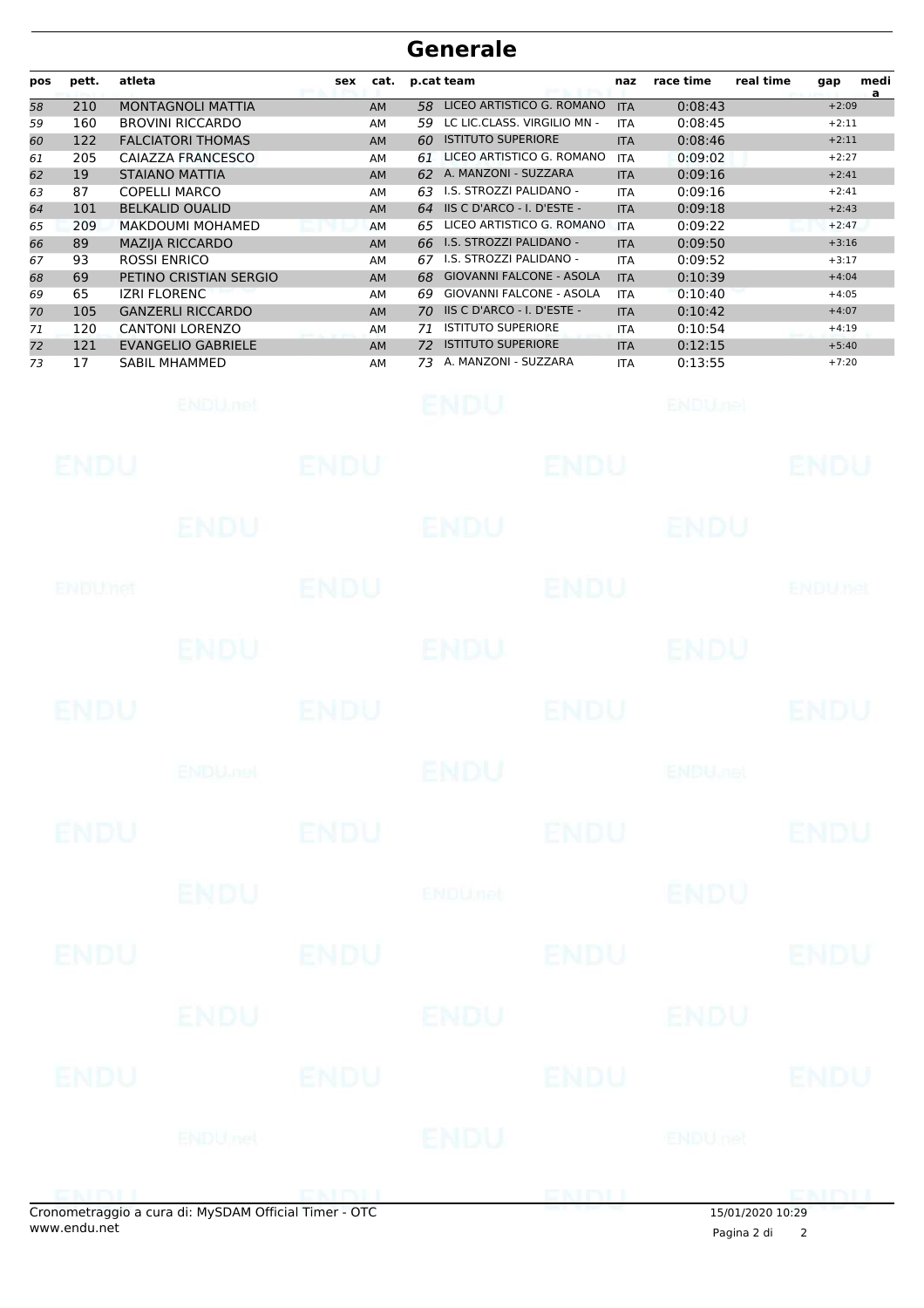| ۱<br>ĵ<br>s | LDEL, |  |
|-------------|-------|--|
| --          |       |  |

*Gara* **Junior F** *Data* **15/01/2020**

|                                       |                                     |                                                                                                                                                   |                                                | <b>Generale</b>                                                                                                                                                                                          |                                                                                  |                                                                |           |                                               |                        |
|---------------------------------------|-------------------------------------|---------------------------------------------------------------------------------------------------------------------------------------------------|------------------------------------------------|----------------------------------------------------------------------------------------------------------------------------------------------------------------------------------------------------------|----------------------------------------------------------------------------------|----------------------------------------------------------------|-----------|-----------------------------------------------|------------------------|
| pos                                   | pett.                               | atleta                                                                                                                                            | cat.<br>sex                                    | p.cat team                                                                                                                                                                                               | naz                                                                              | race time                                                      | real time | gap                                           | medi<br>$\overline{a}$ |
| $\mathbf{1}$<br>2<br>3<br>4<br>5<br>6 | 190<br>211<br>166<br>46<br>45<br>24 | <b>BERGAMASCHI VICTORIA</b><br><b>KABO FATOUMATA</b><br><b>SACCANI ANNA</b><br><b>MAZZOLA DILETTA</b><br><b>CAVALIERI ELISA</b><br>PARALUPPI ANNA | $\overline{J}$ F<br>JF<br>JF<br>JF<br>JF<br>JF | LIC.SCIENT. BELFIORE MN -<br>$\mathbf{1}$<br>LICEO ARTISTICO G. ROMANO<br>2<br>LC LIC.CLASS. VIRGILIO MN -<br>3<br>G. GALILEI - OSTIGLIA<br>4<br>G. GALILEI - OSTIGLIA<br>5<br>A. MANZONI - SUZZARA<br>6 | <b>ITA</b><br><b>ITA</b><br><b>ITA</b><br><b>ITA</b><br><b>ITA</b><br><b>ITA</b> | 0:08:31<br>0:08:46<br>0:09:01<br>0:09:11<br>0:09:32<br>0:09:57 |           | $+16$<br>$+30$<br>$+40$<br>$+1:02$<br>$+1:27$ |                        |
|                                       | <b>ENDU</b>                         |                                                                                                                                                   | <b>ENDU</b>                                    | <b>ENDU</b>                                                                                                                                                                                              |                                                                                  |                                                                |           | ENDU                                          |                        |
|                                       |                                     | ENDU, nel                                                                                                                                         |                                                | <b>ENDU</b>                                                                                                                                                                                              |                                                                                  | <b>ENDUnet</b>                                                 |           |                                               |                        |
|                                       | ENDU                                |                                                                                                                                                   | ENDU                                           | ENDU                                                                                                                                                                                                     |                                                                                  |                                                                |           | ENDU                                          |                        |
|                                       |                                     | ENDU                                                                                                                                              |                                                | <b>ENDU</b>                                                                                                                                                                                              |                                                                                  | ENDU                                                           |           |                                               |                        |
|                                       | ENDUMet                             |                                                                                                                                                   | ENDU                                           | <b>ENDU</b>                                                                                                                                                                                              |                                                                                  |                                                                |           | <b>ENDUTEL</b>                                |                        |
|                                       |                                     | ENDU                                                                                                                                              |                                                | ENDU                                                                                                                                                                                                     |                                                                                  | ENDU                                                           |           |                                               |                        |
|                                       | ENDU                                |                                                                                                                                                   | ENDU                                           | ENDU                                                                                                                                                                                                     |                                                                                  |                                                                |           | ENDU                                          |                        |
|                                       |                                     | <b>ENDUMBL</b>                                                                                                                                    |                                                | ENDU                                                                                                                                                                                                     |                                                                                  | <b>ENDU<sub>FIEL</sub></b>                                     |           |                                               |                        |
|                                       | ENDU                                |                                                                                                                                                   | <b>ENDU</b>                                    | <b>ENDU</b>                                                                                                                                                                                              |                                                                                  |                                                                |           | ENDU                                          |                        |
|                                       |                                     | <b>ENDU</b>                                                                                                                                       |                                                | <b>ENDUnet</b>                                                                                                                                                                                           |                                                                                  | <b>ENDU</b>                                                    |           |                                               |                        |
|                                       | <b>ENDU</b>                         |                                                                                                                                                   | <b>ENDU</b>                                    | <b>ENDU</b>                                                                                                                                                                                              |                                                                                  |                                                                |           | ENDU                                          |                        |
|                                       |                                     | ENDU                                                                                                                                              |                                                | ENDU                                                                                                                                                                                                     |                                                                                  | ENDU                                                           |           |                                               |                        |
|                                       | ENDU                                |                                                                                                                                                   | <b>ENDU</b>                                    | <b>ENDU</b>                                                                                                                                                                                              |                                                                                  |                                                                |           | <b>ENDU</b>                                   |                        |
|                                       |                                     | <b>ENDU</b> nel                                                                                                                                   |                                                | <b>ENDU</b>                                                                                                                                                                                              |                                                                                  | ENDUmet                                                        |           |                                               |                        |
|                                       | <b>ENTENT</b>                       |                                                                                                                                                   | ENDIL                                          | ENDI                                                                                                                                                                                                     |                                                                                  |                                                                |           | <b>DMALL</b>                                  |                        |